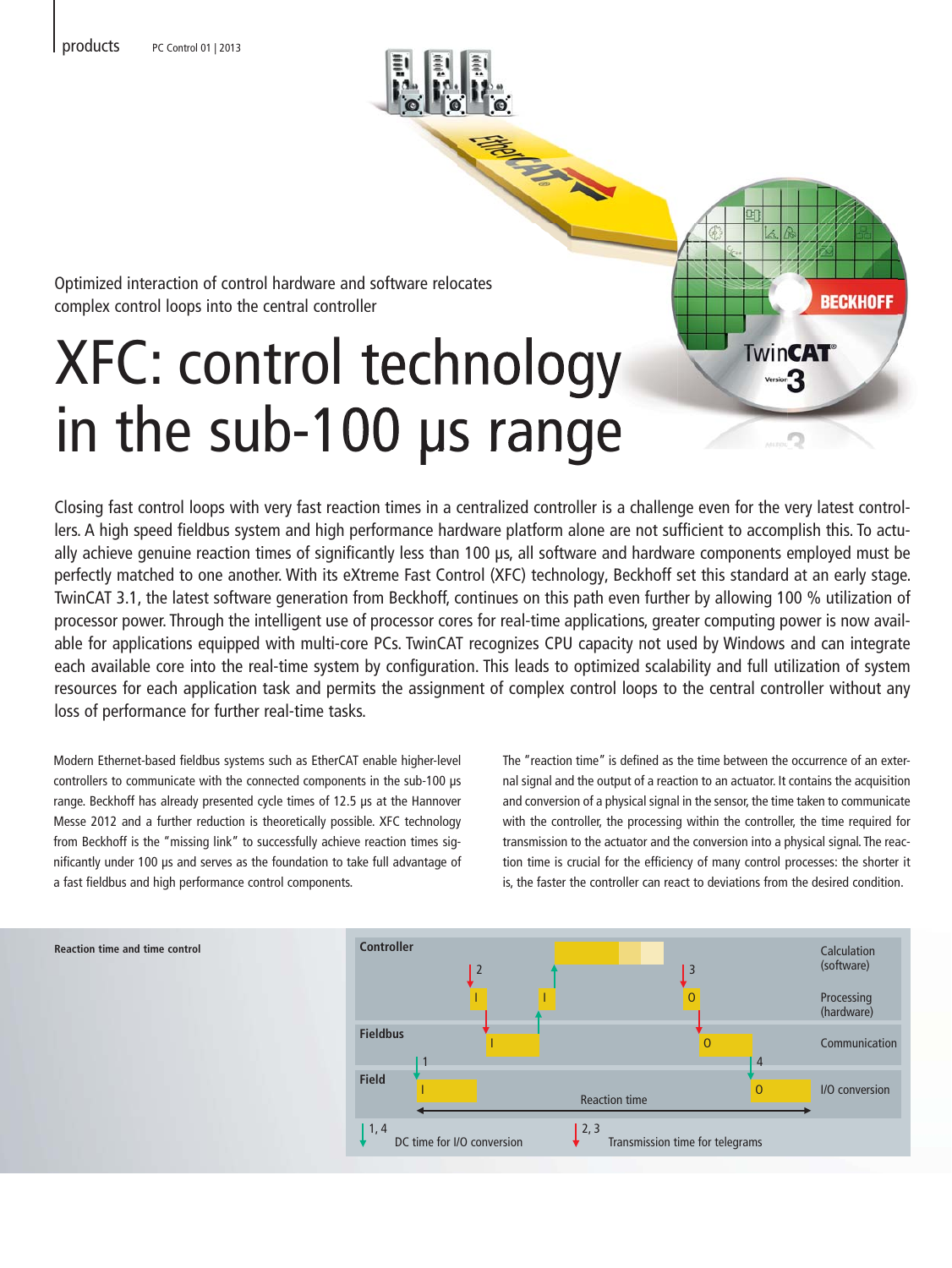Control loops in automation technology that require very fast reactions are therefore closed locally by special devices and not in the higher-level controller. Typical examples are drive amplifiers, which close the current control loop, the velocity control loop and often the position control loop directly in the drive amplifier and only receive the set position from the higher-level controller. Granted, this is a practical solution for many applications. However, such decentralized controllers frequently must adjust up to 100 parameters to the specific task.

If the controlled system becomes more complex and depends on many influencing factors that are not available at the local device, central regulation by a powerful central controller is more efficient. All information is simultaneously available to it, and states that possibly originate from other control loops or are detected by other sensors can also be taken into consideration. A further

### Time-controlled double transmit mode

By means of separating the input and output communication, it is possible to calculate and implement the optimum time for each corresponding transmission time. Strict time control of communication permits temporally optimized dispatching of the input and output telegrams and the setting of Distributed Clocks in the sensors and actuators to match it.

A further important property of EtherCAT – the parallel operation of different communication cycles and cycle times on a single system – should also be retained. Apart from the extremely fast control, it should also be possible to exchange other signals in "more normal" cycle times on the same EtherCAT node. The remaining bandwidth can therefore be used efficiently in order to cover the communication needs of other tasks in the controller.



important advantage of a central controller is the possibility to adapt the control algorithm to each specific application  $-$  directly by the user in a familiar programming environment and language. However, the advantages of this approach are usually lost again if the central controller has a significantly slower reaction time due to the additional required communication.

#### Fieldbus communication

An essential prerequisite for the shortest possible reaction time of a distributed control system is fast and deterministic communication. EtherCAT offers a very good basis for this with its efficient transmission and the Distributed Clocks feature in particular. The transformation of input signals must be initiated in such a way that the result is ready and has arrived at the controller directly before the next communication cycle. The output communication cycle should then be initiated directly following the calculation of the set values so that the values have just arrived in the actuator when their conversion is due. For the output data, the applicable criterion is that they are sent "early enough;" the input data, however, may not be communicated "too early," otherwise, their conversion will not be completed. In order to initiate the common communication cycle for inputs and outputs at the end of the control cycle, the standard mode of operation of an EtherCAT Master is not sufficient, since valuable time would elapse unused.

In the configuration phase, the TwinCAT system configurator calculates the precise transmission times of all EtherCAT telegrams for a period that equates to the lowest common multiple of all cycle times involved and transfers this table to the EtherCAT master. Following this period the process repeats itself, so that the table can be continually processed by the master. The master can then independently fill remaining temporal gaps in the table with acyclic communication requirements – e.g. with parameter data via CoE (CAN Application Protocol over EtherCAT).

Strict time control is, however, not easy to achieve. A great advantage of EtherCAT, which allows the master operation on commercially available processors (Commercial Off-the-Shelf, or COTS for short) and Ethernet controllers (MAC), opposes the demanded determinism to a certain extent. An all-software solution is insufficient, since the running time of the code to be executed cannot be fully predicted. Apart from the obvious influence of the conditional execution of the software created by the user, the processing time is additionally subject to fluctuations that depend on the processor architecture. Since these are not negligible, they will be dealt with in particular once again below.

The support of the subordinate Ethernet hardware, which dispatches the individual telegrams at precisely calculated times, is crucial for adherence to the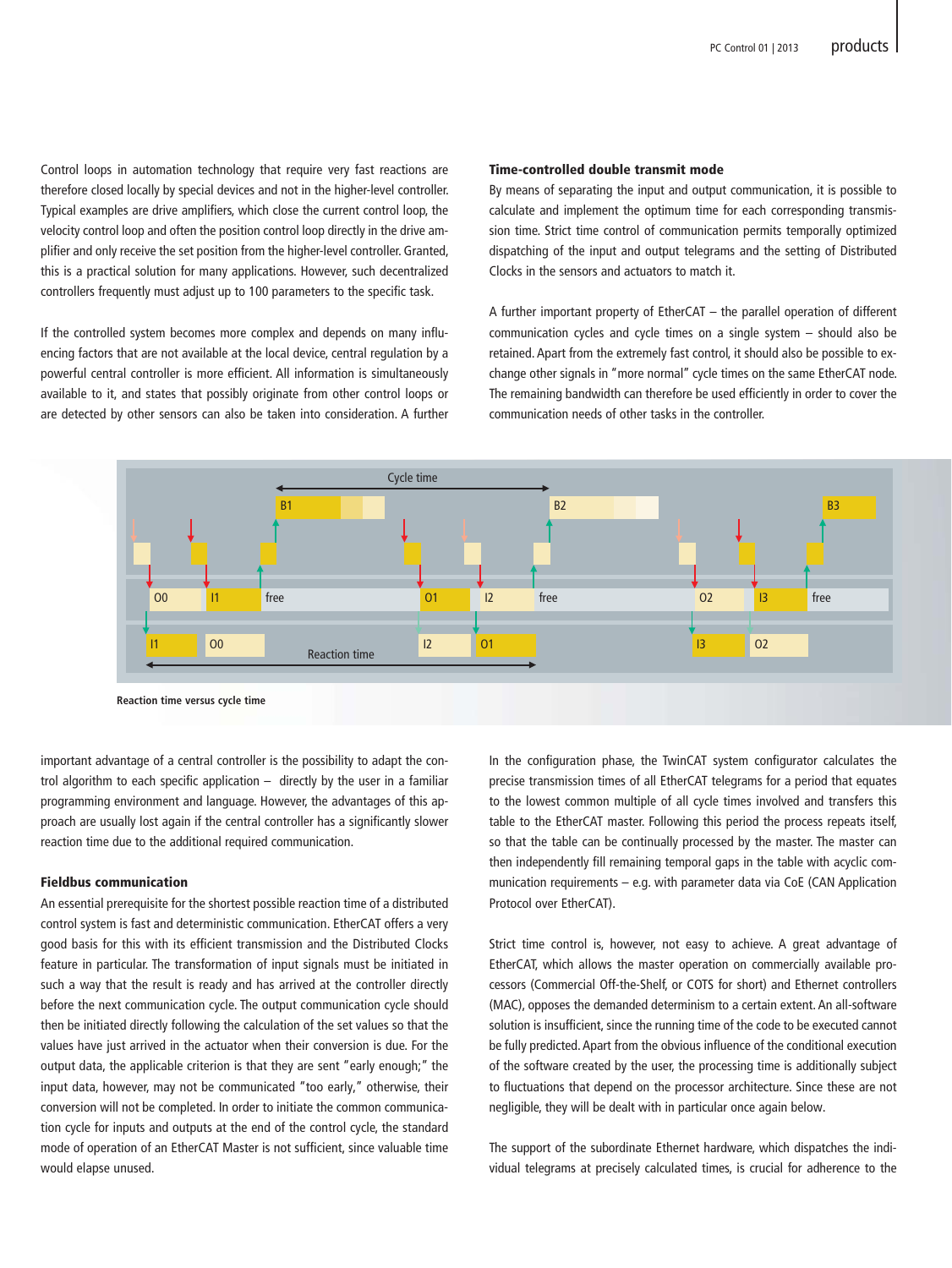telegram transmission times. Since this problem also plays a role outside of automation technology, widely available hardware can still be used. The first MACs with time-controlled transmission queues have already been brought onto the market by major manufacturers and this property seems to be included in many newer MACs. The Ethernet MACs employed from the Beckhoff CX Embedded PC series, as well as the external CU2508 as an Ethernet port multiplier provide hardware support for time-controlled transmission and can therefore be used for this specific application.



#### Modern processors can be a blessing and a curse for fast control tasks

PC control technology benefits from rapid technical progress in the IT and computer science worlds. However, this progress is not a gift which is "ready for use" without some effort: technical extensions must be made in hardware and software in order to properly use it in the world of automation. The real-time extension for Windows in TwinCAT and the use of Ethernet as a fieldbus in the form of EtherCAT strike the ideal balance for this.

Due to physical limits, the development of processors for increasing the computing power has shifted from continuously increasing clock frequencies to a multiplication of the number of computing cores per chip. We speak here of "chip multiprocessing" (CMP). In addition to dual core CPUs, fourcore or eight-core units are also available today at a reasonable price. This development very much benefits software-based automation solutions such as TwinCAT 3, because they are able to distribute individual tasks depending on the number of available CPU cores. This means that major functions such as HMI, PLC control, PLC runtime and NC can be distributed to dedicated cores with less effort than ever today. TwinCAT 3 facilitates the utilization of multi-core systems through corresponding configuration and diagnostics tools. For example, the TwinCAT System Manager enables monitoring of real-time task runtimes and the manual configuration of priorities or task sequences. Tasks can be allocated statically to a particular core via configurable core affinities.

Due to the widespread use of main memory and processor cache (here: Last Level Cache), however, today's multi-core systems are subject to the limitation that cores can mutually affect each other. Under certain circumstances this may have an effect on the processing times of the code in the real-time environment, which must be taken into consideration when configuring the cycle times of real-time tasks in the sub-100 μs range. TwinCAT provides suitable measurement tools to evaluate the respective system behaviors.

The common use of system resources by CPU cores can also be disadvantageous in non-real-time applications. CMP systems were originally designed for highperformance processing by means of the optimal use of all system resources by multi-threading single applications. Due to the available computing performance, however, they can also run several operating systems on one computer in parallel with the aid of virtualization technologies. Mutual interference may under certain circumstances be disruptive here. In order to find a remedy for this problem, new hardware and software solutions for processors and operating systems were and are being developed and implemented by the manufacturers of the processors and operating systems. The decisive system properties to measure the performance of a computer are above all the size of the processor cache and the bandwidth of the main memory bus (in addition to the clock frequency of the processor core).

A software solution to optimize cache usage is the so-called "Cache Coloring" or "Page Coloring" tool. Here, the virtual memory management of the CPU generates a contiguous memory from the point of view of the cache, allowing more efficient use of the available capacity. This function is implemented, for example, in the dynamic memory management of an operating system or is contained in the virtual memory management of a hypervisor.

Of particular interest for the prioritization of applications running in parallel is a "Last Level Cache" that offers a QoS function (Quality of Service). Using this hardware property, cache areas can be reserved for high-priority applications or the cache size can be limited for low-priority applications. Currently, the ultimate resource in scalability and resource allocation in SMP systems (Symmetric Multiprocessing) is a "genuine" multiprocessor system in NUMA architecture (Non Uniform Memory Access). Not only does each processor have its own "Last Level Cache" here, but also its own local main memory where all processors have a common address space and are connected to one another by a bus. However, this is also the most complex and thus the most expensive of all solutions.

From version 3.1 on, TwinCAT offers the possibility to use processors or processor cores of a PC system exclusively for real-time applications. TwinCAT recognizes CPUs not used by Windows and can integrate them into the real-time system by configuration. For TwinCAT and its real-time applications, such as PLC and Motion Control, this takes place completely transparently, while the selected CPU is "invisible" to Windows. TwinCAT configures the real-time CPUs in such a way that the total address space is visible from the real-time CPUs but, conversely, private memory areas can be "hidden" from Windows. Virtualization functions have been consciously dispensed with for the implementation of this functionality in order to avoid an additional software layer, which could possibly